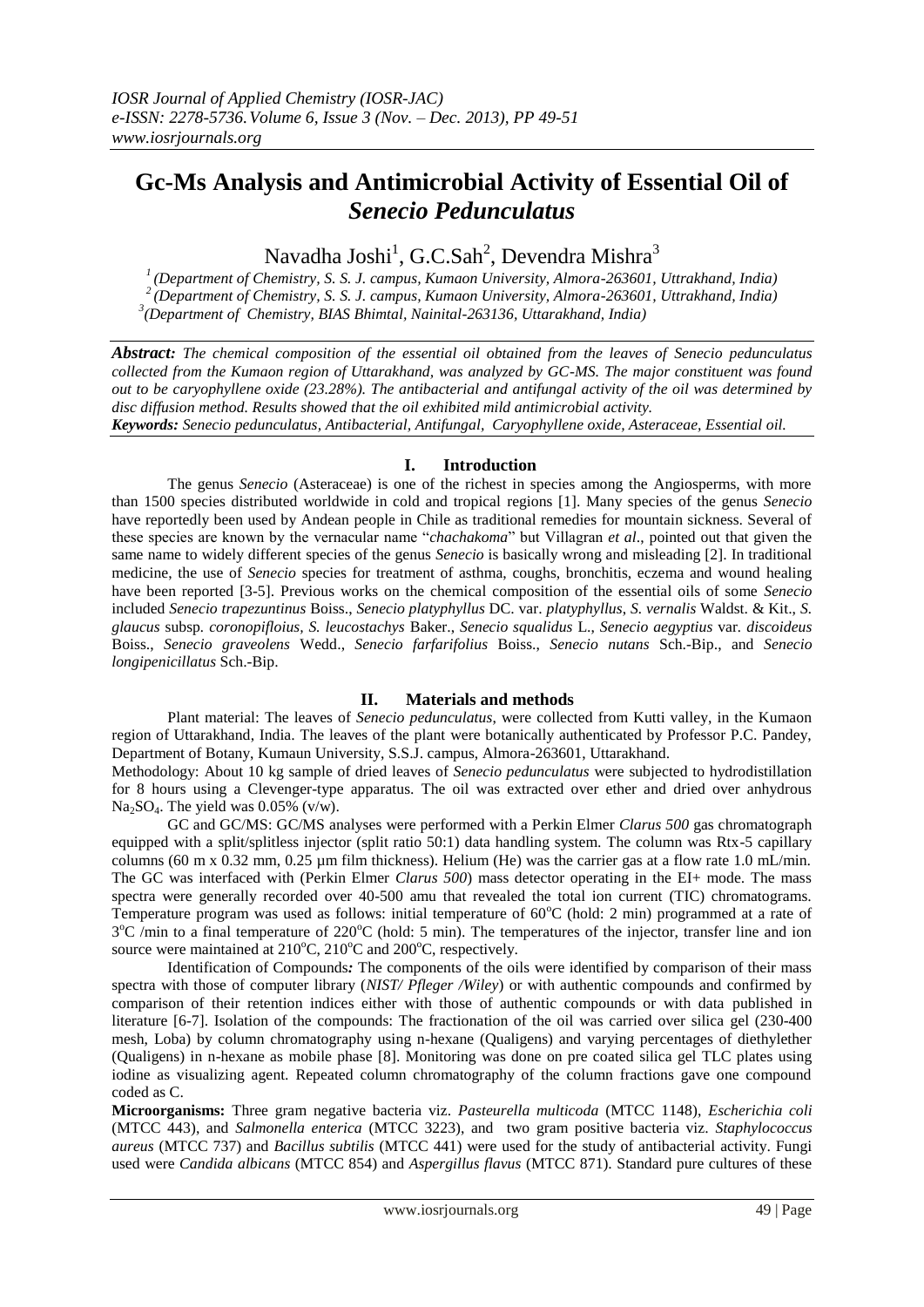bacteria were procured from the Institute of Microbial Technology (IMTECH), Chandigarh, India as Microbial Type Culture Collection (MTCC) and maintained in the laboratory by regular sub culturing on to nutrient agar. Antimicrobial activity: Antibacterial screening of the oil was done by Disc diffusion method as reported in literature, with slight modification [9]. Then minimum inhibitory concentration (MIC) of the essential oil is determined. Bacterial suspension of 0.1 ml (10 times diluted) was added to the previously prepared nutrient agar plate and bacterial strain was thoroughly spread on the surface of agar media, using a bent rod. The sterilized Whatmann filter paper No.1 disc (5mm in diameter) was thoroughly soaked with essential oil (15μL) and placed in the inoculated plates. Gentamycin and Nystatin were used as a reference drugs. Fine pointed forceps were used to place the disc on the previously inoculated plates with the maximum possible aseptic precautions. The discs were firmly pressed against the nutrient agar medium so that they come in complete contact with the agar surface. The discs were placed at equal distances from each other on the seeded plates and the plates were incubated at  $37<sup>0</sup>$  C overnight, to observe the zone of inhibition around the disc. They were then compared with the zone of inhibition using standard antibiotic after overnight incubation on the nutrient agar plates.

## **III. Result and discussion**

The essential oil obtained from the leaves of *Senecio pedunculatus* were analyzed by GC, GC-MS and NMR (Table 1) and found to contain caryophyllene oxide (23.28%) as the major constituent, 1-undecene (15.17%) was the second major constituent and Isocomene (5.39%) the third major constituent in the oil. A total of 32 components were listed, out of which 19 constituents were identified, constituting 58.24% of the oil. The antimicrobial activity of essential oils measured by disc diffusion method is given in Table 2. The oil showed moderate activity against the bacterial and fungal strains at a concentration of 1000μg/ml. Possibly the antifungal activity is attributed to the presence of caryophyllene oxide at a higher concentration in the oil, since it is reported in a paper as, Caryophyllene oxide, an oxygenated terpenoid, well known as preservative in food, drugs and cosmetics, has been tested in vitro as an antifungal against dermatophytes [10].

|                               |        | Leaf oil (%MS)                  |
|-------------------------------|--------|---------------------------------|
| Linoleic acid                 | 3.533  | 2.76                            |
| 9-octadenenal                 | 3.744  | 3.70                            |
| 1-Undecene                    | 17.050 | 15.17                           |
| Nonanal                       | 17.538 | 0.65                            |
| Caryophyllene-(II)            | 26.622 | 3.09                            |
|                               | 27.617 | 0.74                            |
| Cedrene                       | 27.679 | 0.76                            |
| Maaliene                      | 27.883 | 4.06                            |
| Isocomene                     | 28.114 | 5.39                            |
| Sativen                       | 28.225 | 0.60                            |
| Azulene                       | 28.882 | 2.01                            |
| Aromadendrene                 | 31.011 | 0.44                            |
| Longipinanol                  | 31.709 | 0.57                            |
| $\beta$ -cadinene             | 31.793 | 1.11                            |
| Globulol                      | 32.358 | 0.63                            |
| $C_{11}H_{17}O_2$ (M 181)     | 33.005 | 0.69                            |
|                               | 34.007 | 1.05                            |
| Spathulenol                   | 34.302 | 1.62                            |
| Caryophyllene oxide           | 34.468 | 23.28                           |
|                               | 34.770 | 2.95                            |
| $\alpha$ -humulene epoxide    | 35.337 | 5.77                            |
| Duvatrienediol                | 35.559 | 1.64                            |
| $C_{15}H_{26}$ (M 206.367)    | 35.709 | 1.05                            |
| $C_{30}H_{52}O_2$ (M 444.733) | 35.962 | 0.51                            |
|                               | 36.655 | 2.37                            |
| $C_{15}H_{24}O_2$ (M 236.35)  | 36.840 | 1.04                            |
|                               | 37.234 | 0.89                            |
|                               | 37.750 | 0.62                            |
|                               |        | Chemical constituents<br>R.time |